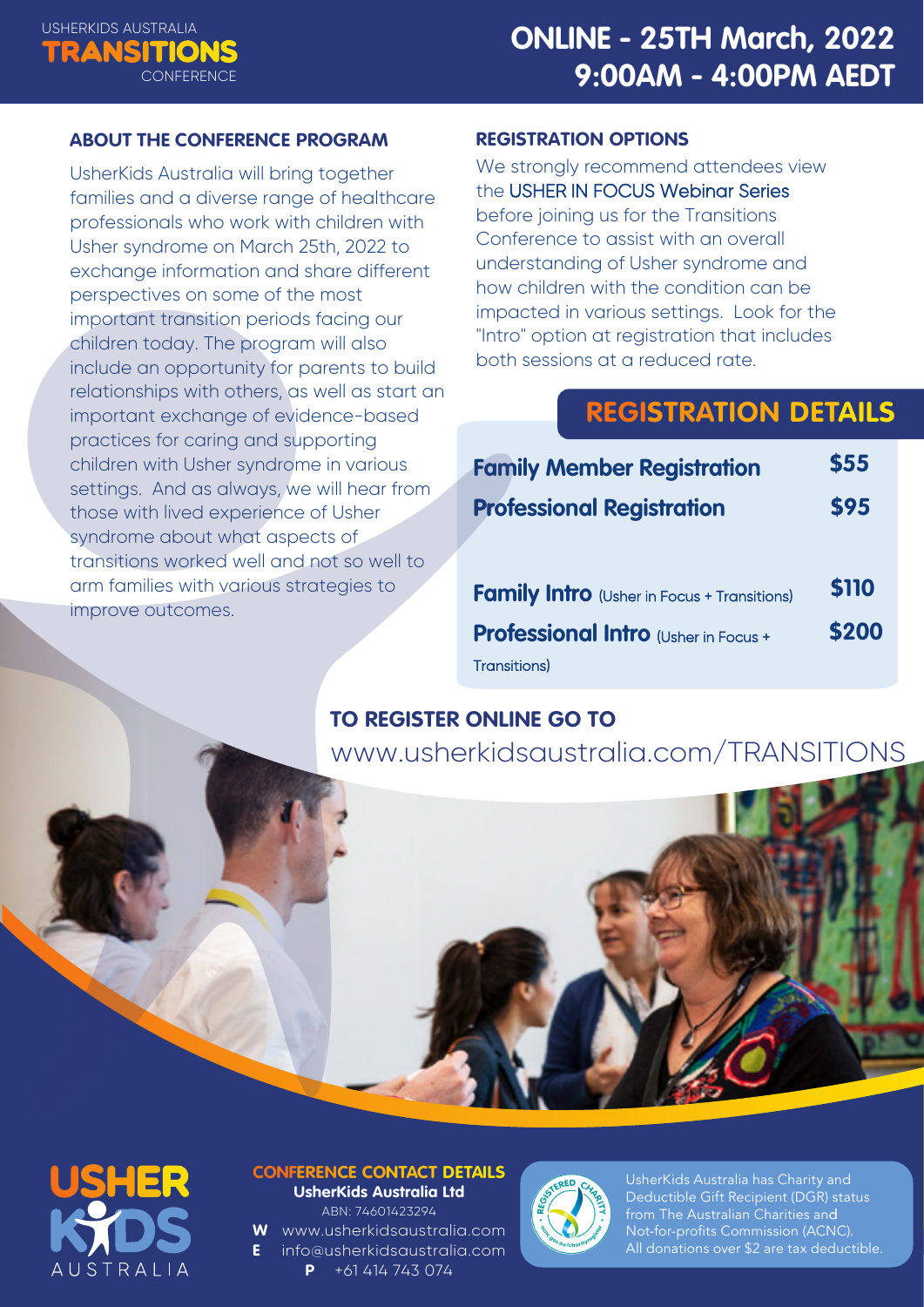

### **CONFERENCE PROGRAM**

| 9:00am             | <b>Welcome</b><br><b>Emily Shepard UsherKids Australia</b>                                                                         |
|--------------------|------------------------------------------------------------------------------------------------------------------------------------|
| 9:15am             | <b>Where to Now? After the Usher Diagnosis -</b><br><b>Tracey Johnston UsherKids Australia</b>                                     |
| $10:15$ am         | <b>Primary2Secondary -</b><br>John Lui Hear For You                                                                                |
| 11:00am            | <b>Morning Tea Break</b>                                                                                                           |
| 11:30am            | <b>Transition from Paediatric to Adult Healthcare -</b><br><b>Jamie McCarthy The Royal Children's Hospital</b><br><b>Melbourne</b> |
| 12:00pm            | <b>Pathway to Post School Life -</b><br><b>Hannah Kan National Disability Insurance Agency</b>                                     |
| $1:15$ pm          | <b>Lunch Break</b>                                                                                                                 |
| $1:45$ pm          | Teens and Beyond -<br>Michelle Payne & Jenny Salgo Association for<br><b>Children with Disability</b>                              |
| 2:45pm             | <b>Parental Experience of School Transitions -</b><br>Vicki Cox Parent of two young adults with<br><b>Usher syndrome</b>           |
| 3:15 <sub>pm</sub> | <b>Lived Experience of School Transitions -</b><br><b>Bettina Liang Young adult with Usher</b><br>syndrome                         |
| 4:00pm             | <b>Conference Close</b>                                                                                                            |

#### ABOUT USHERKIDS AUSTRALIA

UsherKids Australia is a not-for-profit charitable organisation that was established in 2016 as a parent-led support group established to enhance the lives of children diagnosed with Usher syndrome and their families in Australia.UsherKids Australia's mission is to ensure children diagnosed with Usher syndrome and their families have access to an informed, committed and caring community of clinicians, service providers, educators, researchers and peer support networks to allow them to thrive in their everyday endeavours.

#### IDENTIFY

Ensuring all those with Usher syndrome are known to our community to assist the collaboration of research efforts both here in Australia and globally.

#### **EDUCATE**

Providing information to newly diagnosed families, as well as educating health care professionals, educators and support staff on the needs of our children to maximise inclusion and best clinical practice.

#### SUPPORT

Providing support to families, children, siblings, health care professionals, communities, sporting clubs, schools, service providers and all those who are part of the care and education of children with Usher syndrome to ensure they have the knowledge, resources and skills to assist our children to thrive in their everyday endeavours.



**Helping children and families living with Usher syndrome love their lives**